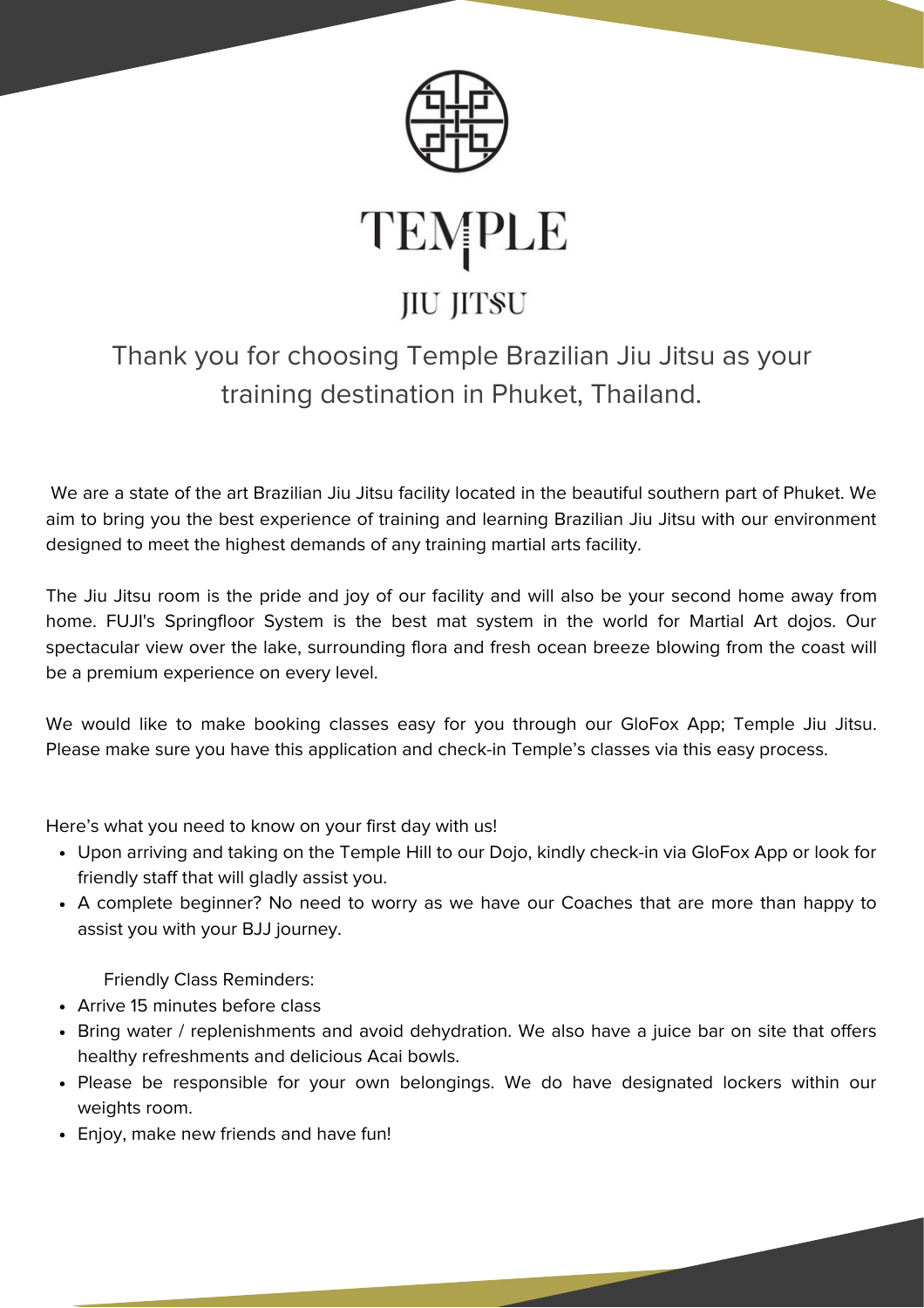Temple Rules & Regulations:

- Park in the designated parking lot down by the main road.

- Chivitr shower and the main swimming pool will be open for Temple guests between 8am and 7pm Mon – Fri and 8am – 3pm Saturday (pool access only for temple members).

- Towels available for rent/ purchase from the temple store.
- Chivitr's suites, property and saunas are prohibited to enter at all times.
- Remove footwear before entering the facility.
- Do not sit on couches or coffee tables in dirty kimonos.
- Do not hang clothing items, Gi's or belts from balconies.
- If you have a staph infection then stay at home and your membership will be frozen.
- Be on time to class (if you are late, approach the instructor before joining).
- Always have trimmed nails and clean kimonos for class.
- You are responsible for your child's behavior at all times.
- Leave your ego outside and be humble/ respectful to others.

#### HOW TO GET AROUND PHUKET

Airport to Destination :

Phuket offers the Airport Bus : (link <http://www.airportbusphuket.com/>)

You can also book a local taxi and please note that Taxi fees usually cost between 800-1500 Baht depending on destination.

• The Local Bus

: Also known as "Songthaew" are the small blue open-sided buses that depart from the main bus terminal from Phuket Town and connects to the island's main beach spots such as Kata, Karon, Patong, Surin, Kamala. This option can be slow because of all the routes & number of stops they have to make. Services run from early morning to late afternoon

#### Grab App / InDrive, Bolt APP & Local Taxis

: Download Grab App as it is a pretty reliable application for taxi service in Phuket. There are local taxi drivers you can find. Here is a little unofficial reference rate:

1-5 KM : 200-300 Baht 5-10KM : 300-500 Baht 15-20KM: 500-700 Baht 20-30KM : 700-1000 Baht

## Car & Motorbike Rental

: We can definitely help you find a trustworthy Car & Motorbike rental. Please make sure that you have an international drivers license & travel insurance that covers your safety. Please be careful when renting a motorbike.It is true that renting a motorbike is easy in Phuket, Thailand but does not mean you should if you do not have the proper license nor qualifications to ride one. Always wear a helmet and be alert on the roads. It is better to be safe than sorry.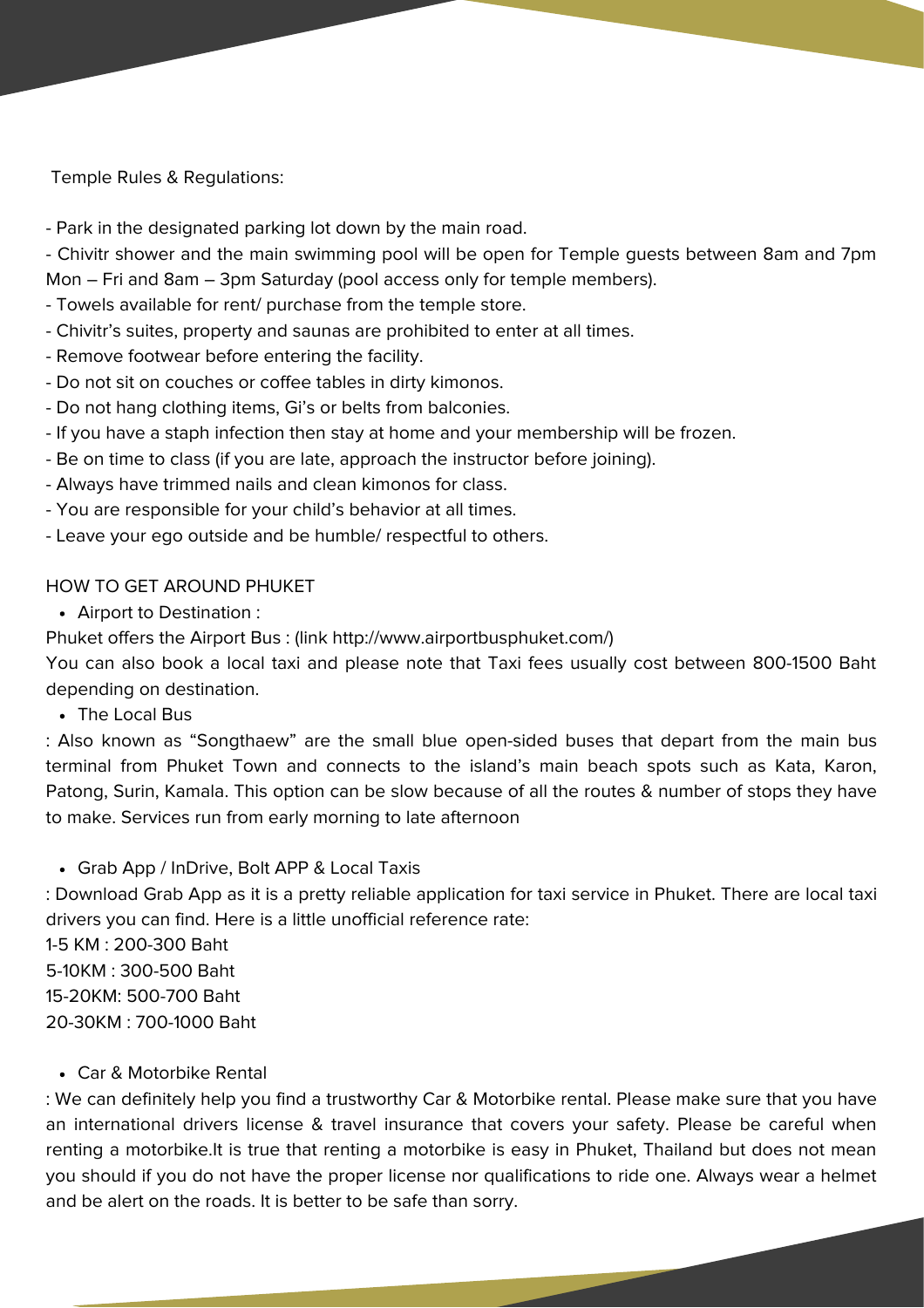#### WHAT IS THERE TO DO BESIDES TRAINING?

Rest & Relaxation is a very important part in anyone's training routine. It is important to listen to your body and take advantage of what Phuket, Thailand has to offer. It is blessed with many gorgeous public beaches that everyone is free to access. So here's our list of the top things to do aside from training.

## HIT THE BEACHES & VIEWPOINTS UP!

First of all , We suggest going to the beach between 7am to 9am in the morning and 3pm til 6:30pm for sunset. These are the times that are not so hot. Always protect yourself from Sunburns.

- Naiharn beach is already at your doorstep. Looking for a nice morning beach jog? Naiharn is just 600 meters away from our Dojo. Take a stroll around Naiharn lake too, it is a 20 minute nice stroll around the lake. Yanui
- Looking for a snorkeling beach? Then Ao Sane is a hidden gem that you can easily reach past Naiharn. There are a lot of local fruit and drink stands as well as restaurants that always have fresh coconuts for you to enjoy!
- Yanui Beach is also a close-by beach destination just past the Windmill Viewpoint which is another perfect spot for sunset views.
- Promthep Cape is one of the best sunset spots in Phuket.. Head there around 5:30-6:00pm to see a beautiful end to a day.

#### PHUKET OLD TOWN

The best time to head to Phuket Town for a nice cultural walk and night market adventures is on Sundays. A good time to come would be around 4:30pm onwards as it is not that hot to do some exploring. Check out Sunday Walking Street Night Market on Thalang Road and go on a major food trip and local shopping.

## ISLAND HOPPING AND WATER SPORTS ADVENTURE

Phuket is a haven for island hopping and watersports adventure. Contact our team for more information and we can help you with booking and options.